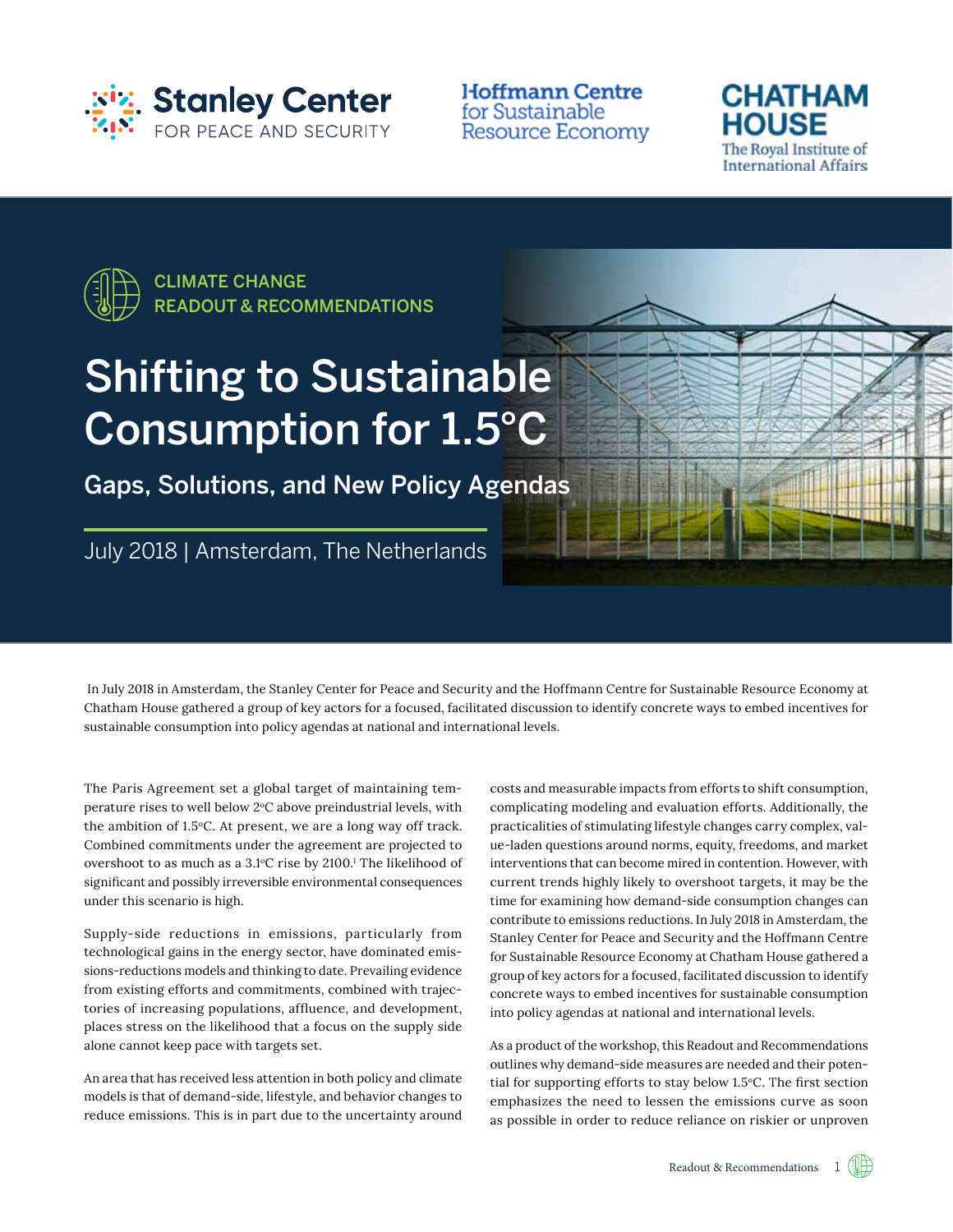emissions-reductions methods in the future. The Readout and Recommendations then lays out the common framework for demand-side action: informing, nudging, and regulating. Six strategic priorities are then presented for future action: (1) optimizing consumption, (2) emphasizing the role of cities, celebrities, and communities, (3) going beyond nudge policies, (4) stimulating sustainable substitutions, (5) creating aspirational narratives, and (6) reducing overall consumption. The policy landscape for taking action is then analyzed, acknowledging barriers to implementation and opportunities for action. Finally, these opportunities are put into the context of landing zones for action in the international policy community.

## Addressing Demand-Side Measures to Stay Below 1.5ºC

Under business as usual, we are on a pathway to adding over 4,000  $\rm{GtCO}_{2}$  emissions by 2100. Compare this to the likely allowable budget of 800–1,000 GtCO $_{\rm 2}$  if we are to stay below 2°C of warming, or a budget as low as 200 GtCO $_2$  if we are to stay below 1.5°C, and the magnitude of effort required to not overshoot is evident.<sup>2</sup> Models for how either of these targets might be achieved call for rapid decarbonization across major emitting sectors with emissions peaking around 2020–2030 and falling steeply from there. Even with this rapid decline, there is an assumed need for extensive negative emissions during the second half of the century to 2100. This could be delivered through a range of activities from natural solutions, such as afforestation and capturing carbon in soils, to yet unproven negative emissions technologies such as bioenergy with carbon capture and storage and direct air capture.

Lessening the emissions curve earlier from demand-side efforts can reduce reliance on negative emissions technologies in the future, diminishing some of the entailed risks. In agriculture alone, dietary shifts, spearheaded by reductions in meat consumption, could lead to as much as a 70 percent reduction in emissions compared with current trajectories by 2055, while simultaneously freeing up demands on land.3 Projections estimate that by 2100, through significant change in diet, food-waste reductions, transport, and residential energy use, as much as 3,000 GtCO $_{\rm _2}$  could be avoided from consumption shifts alone.<sup>4</sup> These assessments may carry sizable uncertainties, but a case can also be made for experimentation, as many efforts to shift demand carry less risk or potential for lock-in and are often much cheaper when compared with more-technological interventions. Additional co-benefits may also exist (e.g., shifts in diets could deliver improvements in public health), meaning that many interventions to shift consumption could be considered no- or low-regret options.

Remaining within a 1.5°C rise cannot be achieved without demandside interventions. In addition, while a common charge leveled at efforts to shift consumption is that they are inherently complex, it is not clear that supply-side efficiency gains are necessarily easier or cheaper. They simply tend to be better understood through more-established policy and private sector pathways to deliver on them. Therefore, it is necessary that demand-side efforts be given greater scrutiny and space for policy-relevant discussion, so as to inform where valuable contributions can be made to emissions-reductions efforts.

# The Toolkit for Changing Consumption

A number of tools and frameworks exist for influencing consumption. They are most effective not in isolation but when implemented as complementary approaches and levers that can be used in combination to affect consumption. Tools can be broadly separated into three categories: informing, nudging, and regulating.

- Informing: Giving consumers the knowledge with which to make more-informed choices is traditionally seen as a first-order action, preparing the foundations for societal shift. Information may result in increased awareness, but this alone may not translate into behavior change, particularly when larger systems drive behavior.5 Examples of tools and instruments that inform and empower include awareness-raising campaigns, consensus building, community movements, product labeling, and the publication of voluntary or aspirational guidelines.
- **Nudging:** These actions look to engage beyond just informing consumers and instead guide or influence behaviors toward desired outcomes. A product of advances in behavioral science and insights, these interventions harness what is known about human behavior and use this understanding as an entry point to influence decisions in a more evidenced way. Interventions here are particularly applicable in bridging the gap between pro-environmental beliefs and intentions, and actual actions (known as the intention-action gap). Thus it is perceived that many of these nudge principles could have value in the creation of public policy, evidenced by the establishment of dedicated behavioral-insights units within governments, otherwise known as nudge units. Examples such as deliberate setting of a default, use of framing or priming, and enticing behaviors through lotteries have all been applied to influence consumption patterns.
- **Regulating:** Perhaps the most commonly used suite of tools, these interventions go beyond information sharing or nudging. Actions range from financial incentives such as home solar feed-in tariffs, disincentives such as taxes, consumer bans on particular commodities or practices, or infrastructure reinvestment such as that which allows new mobility options. These methods can be perceived as problematic at times because of their potential for perverse or unintended consequences, as well as having to overcome societal acceptance. However, due in part to a longer history of application, there is evidence of success in the use of regulation. Recent examples include plastic-bag taxes that have been put in place from South Africa to Ireland. A seemingly insignificant financial levy attached to plastic-bag consumption has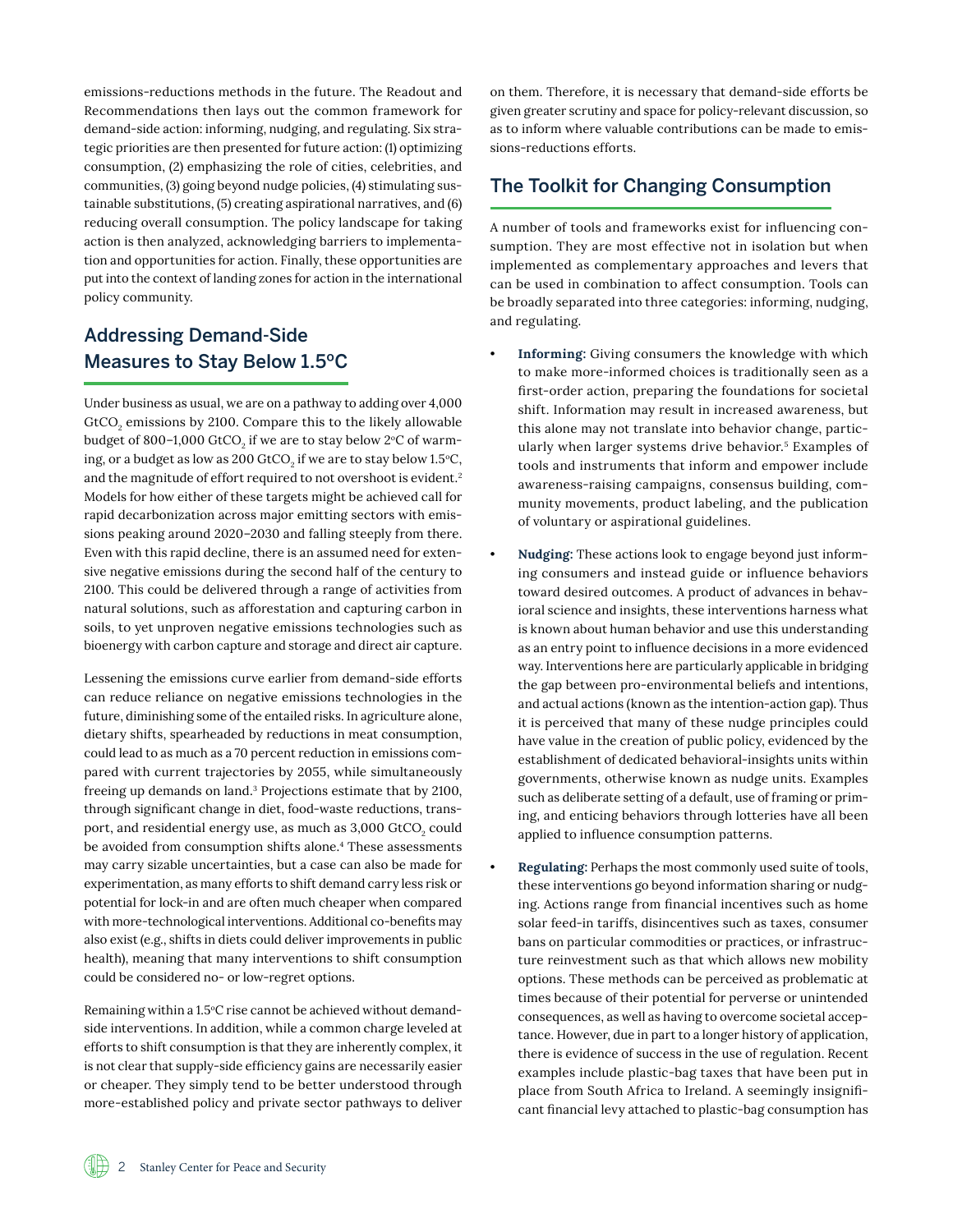resulted in rapid and significant reductions in usage (up to 90 percent reductions in a year in some cases).6

Across these areas of intervention, advances in technologies are providing a new set of tools that are radically changing and shaping the nature of consumption and demand. Artificial intelligence, big data analytics, robotics, and digitalization are all creating new methods of production, distribution, and communication that allow consumption to shift from the generic to the personal. This capacity to reach individuals or key constituents quicker and more accurately opens avenues for influencing and shaping consumption behaviors. Technologies are also playing a greater role in forming new shared communities.

Beyond providing for new opportunities to reduce demand, the adoption of technological innovations goes a long way in proving that not only are behavior changes possible, but they can occur with impressive speed. The smartphone, for example, took hold in many markets within a few years, with developing markets taking little time to catch up.7 This not only changed the way people communicate, but altered the way people interact with their environments writ large. Applications like Uber re-shaped transportation and mobility within a few years in many cities, and GPS in nearly everyone's pockets has made road maps increasingly irrelevant. For better or worse, social media apps like Facebook and Twitter incentivized users to engage more frequently and altered the modalities for human interaction.8 Most technological innovation is socially and environmentally agnostic; it can harm or help societies—and sometimes do both at once. It has become increasingly clear however, that technology is capable of ushering in behavior change in extraordinarily short periods of time.

Areas that appear ripe for action include mobility, where driverless cars, electrification, and transportation apps may provide an opportune moment to shift consumption patterns; the built environment, where developments in substitutable materials could usher in significant reductions in the carbon footprint of consumption; and food, where health and well-being could help reframe the issue of reducing meat consumption in developed countries, with huge greenhouse gas (GHG) emissions-reductions implications. In each of these areas, policymakers and stakeholders have already begun to examine possible action, from efforts by cities to promote plant-based diets to circular economy models at scale that test the application of new building materials.

Some opportunities, such as reducing meat consumption, are more applicable or desirable in developed countries or among wealthy communities. However, opportunities do exist for developing countries to leapfrog unsustainable consumption models and frame the idea of prosperity in a more sustainable manner. Development of mobility infrastructure, urban planning, and building codes all hold the potential to reduce the impact of transport, change mobility patterns and habits, and reduce the GHG footprint of the built environment through new materials in developing countries, mitigating the need to lock in unsustainable infrastructure.

## Six Strategic Priorities for Shifting Consumption

While there are notable efforts under way, there is a clear need for further research and coordinated efforts to engage with, and shift, consumption. Behavioral scientists and policy thinkers need to connect more concretely in a number of areas and fill out the gaps in where to take action. We offer six priority areas for action that can help drive, both in the near- and mid-term, a shift of consumption to help meet the 1.5°C target.

#### 1. Optimize Current Consumption

A first step in shifting consumption should look to build on conventional efforts to reduce the emissions impact from the demand side through minimizing the resource intensity of consumption. Whether through efficiency gains or more effectively utilizing waste cycles for productive ends, steps can be taken to optimize current consumption to achieve more with less. Efforts in this area have seen promising results, but achieving greater savings is possible through focus in some key areas. For instance, improved use of waste and circular economy processes can realize significant reductions in the impacts of consumption patterns supporting the transition toward more-sustainable consumption.

#### 2. Harness the Power of Cities, Leaders, and Communities

Consumption behaviors are often shaped by the local environment or community in which they are situated. The influence of figureheads and important community members has been shown to be particularly effective, with religious leaders, for instance, often holding tremendous sway with their constituents. The embrace of climate and environmental concerns by faith communities—such as Pope Francis's "Laudato Si" encyclical9—has proven effective in quickly changing attitudes. Celebrities have also played catalytic roles in behavior change, from reducing cigarette smoking to curbing shark fin soup consumption in China.<sup>10</sup>

New communities emerging from online spaces, increasing interconnectedness, and urbanization all point to opportunities for further pockets of change to occur. Tailoring messages and framing to these communities can improve uptake and provide momentum for influence, as networks offer fertile ground for change. New technologies can also help micro target specific communities, where they can have greater impact. Working with parents in local school districts to increase vegetarian options, for instance, may have far greater pull than a national-level campaign.

Cities may be one of the best testing grounds for consumption policy, and local leaders will play an important role in shaping these policies. They must involve a variety of sectors, such as transportation, health, and land management. Organization and collaboration is required to then observe and share results in meaningful ways. Networks, such as C40, will prove vital in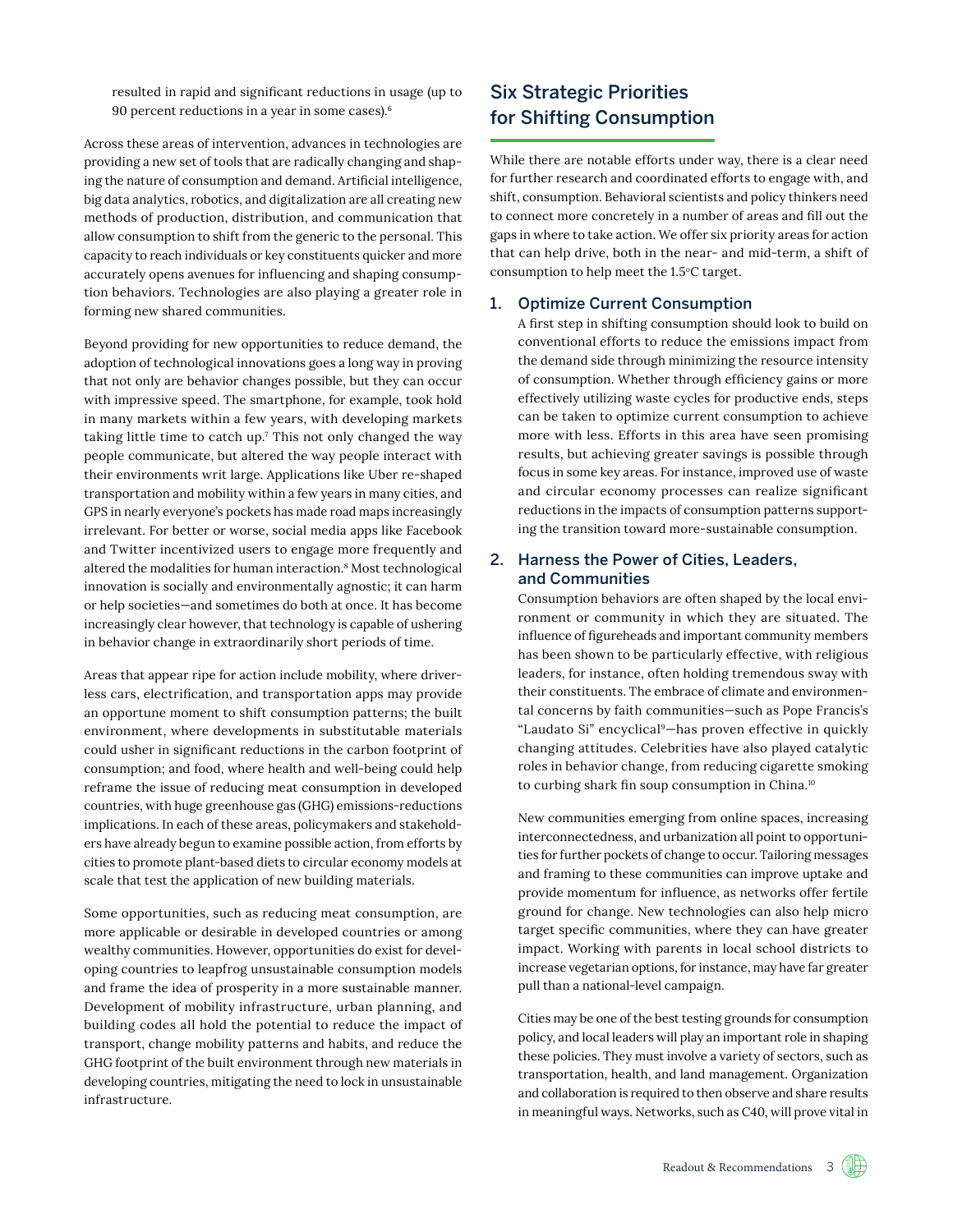order to compile and compare results across different cities and formulate recommendations or best practices.

#### 3. Go Beyond the Nudge

Advances in behavioral insights must be harnessed more effectively. To date, the application of emergent nudge theory and behavioral science learnings have been seen to be too isolated and piecemeal in application and not used to inform the policy-production process. While this has delivered important marginal gains in some areas, such as organ donation or tax compliance, this approach restricts the application of these insights to the fringe of policy. Treating behavioral insights less as a discrete tool for application (as in the form of a nudge) and more as a set of guiding principles used to inform policy formulation, articulation, and application could deliver broader outcomes.

Being able to use big data on consumption as a policy tool can further help the policy process deal with the as-yet-underappreciated dimensions of demand and behavioral patterns. The proliferation of analysis and data production should be supported with the skilled capacity to interpret and use data at a policy level. This is also true of integrated assessment modeling of future emissions projections, which could benefit from greater integration with the latest behavioral science insights to modify and shape the dynamics modeled. Growing the skill capacity at the policy level can improve how decisions that affect consumption are made, basing them on consumer evidence rather than perceived wisdom.

#### 4. Stimulate Substitutions

In order for consumption to shift away from emissions-intensive activities, viable alternatives are required. Without the outlet of an alternative, in many cases positive intentions cultured through campaigns and nudge efforts cannot be translated into changed behaviors. This is true of shifts away from personal car use within cities, clothing materials, and avoiding single-use plastic water bottles. Without a low-emission, accessible alternative to the car, cotton, and plastic bottles, shifts are unlikely to be realized.

Capitalizing on enhanced public awareness and recognition of the impacts of consumption choices can stimulate the uptake and demand for alternatives. As younger generations increasingly place value on the sustainability of products they consume, $n = 1$  a timely opportunity emerges for products to be radically rethought and the emergence of more-attuned social enterprise-style businesses to develop.

Substitutes can also be a key tool to overcome framings of loss or diminished lifestyles associated with the demand shifts required. A viable substitute can be framed as aspirational as opposed to a downgrade in lifestyle or consumption, while also acting to reduce overall environmental footprints. This has the potential to become problematic if substitutes become a status purchase without genuine sustainability

credentials (e.g., if increasing popularity of electric/hybrid vehicles were to lead to double car ownership, this might not necessarily reduce overall impact).

Innovation is required on an unprecedented scale. Substitutes and alternatives should be promoted, which requires the research and development that can produce them to be stimulated. Creating the incentive for innovation that is environmentally sustainable will be critical in the production of viable alternatives reaching scale quickly enough to supplant incumbent technologies.

New markets and new investors are needed. Much of the development of recent new technologies (such as in clean energy) has been led by government and public financing.<sup>12</sup> The current structure of private sector investment, such as that of the venture capital community, is predicated on investments that deliver quick returns being valued over longer-term buy-in. This is where governments need to play roles in providing "patient capital" to support long-term future technologies and ideas, lowering risk to entry for private capital and thus developing more-ambitious alternative products.13 Additionally, lending criteria, new financial products, and business models can all play a role in stimulating innovation and building momentum for radical shifts in the choices presented to consumers. The case of alternative meat substitutes can be pointed to as one of growing success. Global sales of plant-based meat alternatives have grown on average 8 percent a year since 2010, around double the rate of processed meat.14 With growing activity and interest around plant-based as well as meat-based cultured meats, this presents an area where substitutions could play a pivotal role in consumption-based emissions reductions.

Not all substitutes come from technological innovation, though, and technological innovation is not necessarily synonymous with sustainable behavior. In regards to the former point, there may be opportunities to substitute less technologically advanced solutions with the result of reducing emissions. For instance, substituting the bicycle for automobile for most urban travel may be far more effective than transitioning from an internal combustion engine to electric vehicles. On the latter point, there are also technological innovations that are unseen by consumers or which do not impact behavior. The switch from coal-generated power to renewables may be one of those. Consumers do not experience the difference between power sources on an everyday basis when turning on the light, making it more difficult to understand their relationship to these sources of emissions.

#### 5. Build Aspirational Narratives to Rally Around

Shifting aspirational ideals is ultimately necessary to deliver the level of change in consumption needed. As a starting point, adopting new business models may work well, but relying on the same systems and values that deliver overconsumption and focus on profit margins above all else will take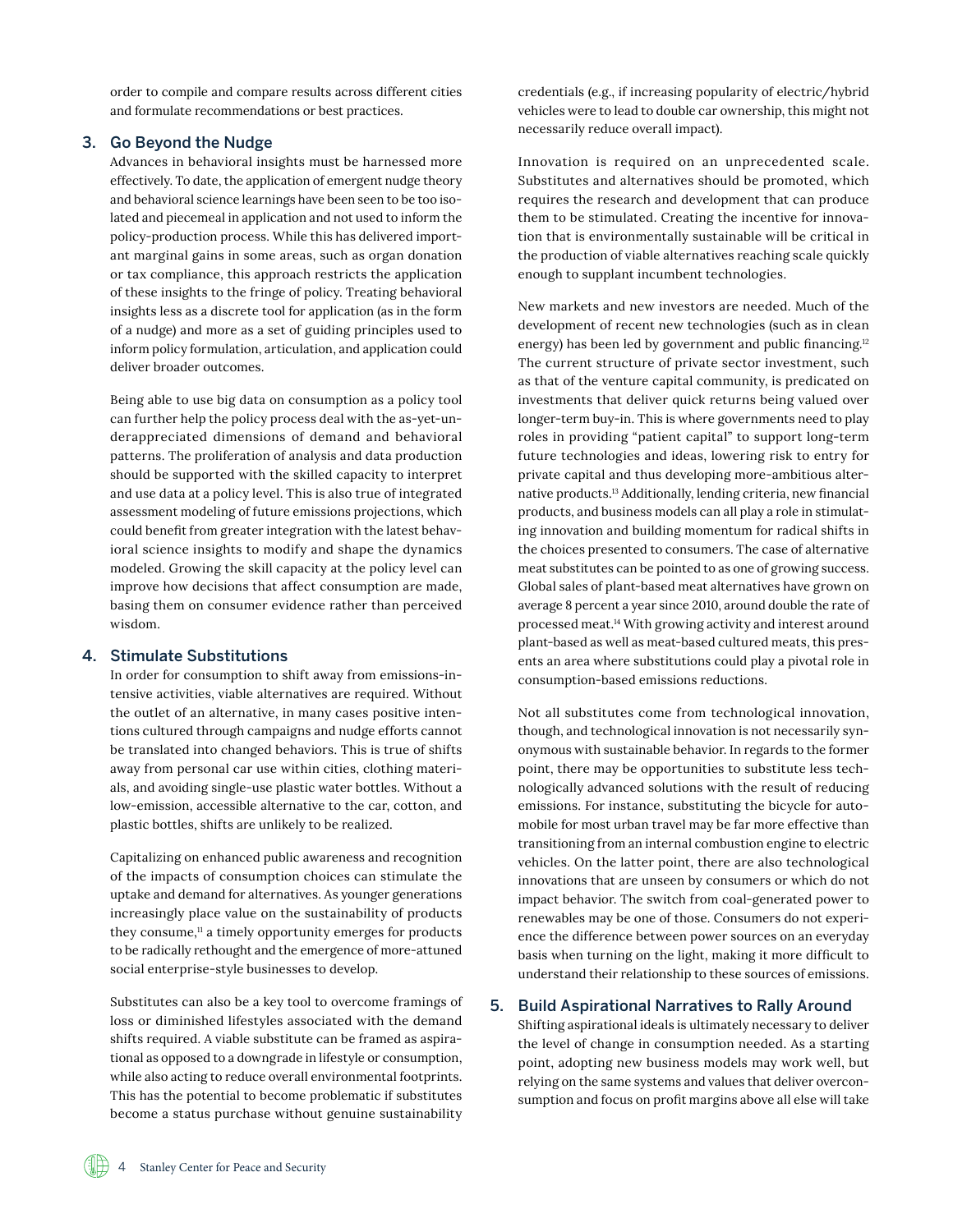us only so far. Policymakers should begin thinking about how to frame aspirational goals not around income or excess consumption but around modalities for achieving happiness that are low consumption. These may include reframing time-use in a way that sees increased leisure of certain types instead of constant work or intensive recreational activity. This could include valuing time spent growing one's own food, for instance. In the end, what is required is a revaluation and framing of what it means to be prosperous. Frameworks like this may not be as difficult as some would imagine, as many studies indicate a plateau in the rise of happiness at certain income and consumption levels.15 But policymakers and leaders must figure out how to have conversations focused on new modalities of prosperity, as this will likely be foreign to most people.

Narratives will need to work in disparate contexts (wealthy and poor) and at differing levels (private, public, and individual) if they are to be adopted successfully. Framing around sustainable consumption, in many of these contexts, will need to go beyond sustainability. Narratives that are built around the issues people care most about, such as health and air pollution, will likely go much further in changing consumption habits than the more abstract concept of climate change. This model could be built upon at very localized levels, such as improving the nutritional content at local schools while also campaigning to promote vegetarian menus, or movements to reclaim local streets for communal activities and benefits, as opposed to simply a method of transit.

#### 6. Make Consuming Less a Reality

Changing what we consume or reducing the inefficiencies in the way we consume are necessary first steps, but alone, they are unlikely to tackle consumption at the rate needed. In absolute terms, a total reduction in consumption is necessary in order to achieve the ambitious targets set. Global air travel, food production, and the movement of goods are all examples of challenges to which improved efficiencies or alternatives do not readily provide enough emissions reductions in a feasible timeframe. For some of these more intractable and ingrained consumption patterns, absolute reductions may be needed.

Considering reductions in consumption raises fundamental questions, such as what a business model for reduced consumption might look like, how such a shift might affect macro-level economic functioning, and what societal weighting is given to concepts such as prosperity under a reduced-consumption economy. The issue of equity must also be raised; who should be reducing what, and what are the trade-offs associated with reductions in consumption? While these are unlikely to be easily resolved, there is space for functionally grappling with reductions in consumption and a number of steps that can be taken to begin broaching the topic.

A road map offering a political-economy analysis for the future of less consumption is needed. There is a fairly developed understanding of what changes are needed, but further analysis is required to develop how to get there. This will also be very context specific, as behaviors and lifestyles are rooted in cultural and geographic underpinnings, and so the need for complementary local and national road maps is likely.

Envisioning business models that can support less consumption may open up political and industrial creativities. What is the value proposition, and can governments pull levers that actually inspire this kind of change? How might more-radical endeavors such as a universal basic income combined with artificial-intelligence-driven workforces shift the landscape for how business works?

Questioning the dominance of gross domestic product growth as a measure of economic success and revaluing well-being as a social good not predicated on consumerism is a discussion that needs to take place. A relationship between income and associated emissions footprints has been observed within most contexts, as increases in wealth often lead to increased consumption and resultantly increased per capita emissions.16 Developing new ways to measure progress that are not tied to consumption can help to decouple our understanding of progress from emissions-intensive consumption.

#### Prioritizing Action

Expanded research is needed across these areas broadly, from the impacts of certain behavior changes to the methods for altering behaviors and how best to communicate these shifts. Across all action there is also a clear need to prioritize and work on the highest mitigation value sectors of consumption to keep pace with what is required for  $1.5^{\circ}$ C compliance. While it is important to outline where the largest gains can be made, care should be taken to not homogenize effort. Multiple interventions from multiple entry points will increase the likelihood of success but should still be governed by a sense of prioritization.

## The Landscape for Policy Implementation

It is clear that action is needed on consumption, and areas with large reduction potential are becoming clearer, but a key question remains: What are the political and social feasibilities of implementation? For instance, reducing global air travel may have a tremendous impact, but the feasibility and acceptability for changing norms around global connectivity may be too steep for certain actions or require too much political capital compared with the possible gains. Conversely, a sizable reduction in meat consumption in developed countries, while difficult, may require less political capital. In many regions, awareness of the negative health consequences of overconsumption of meat is growing, and the economic costs in terms of health care are clear. These two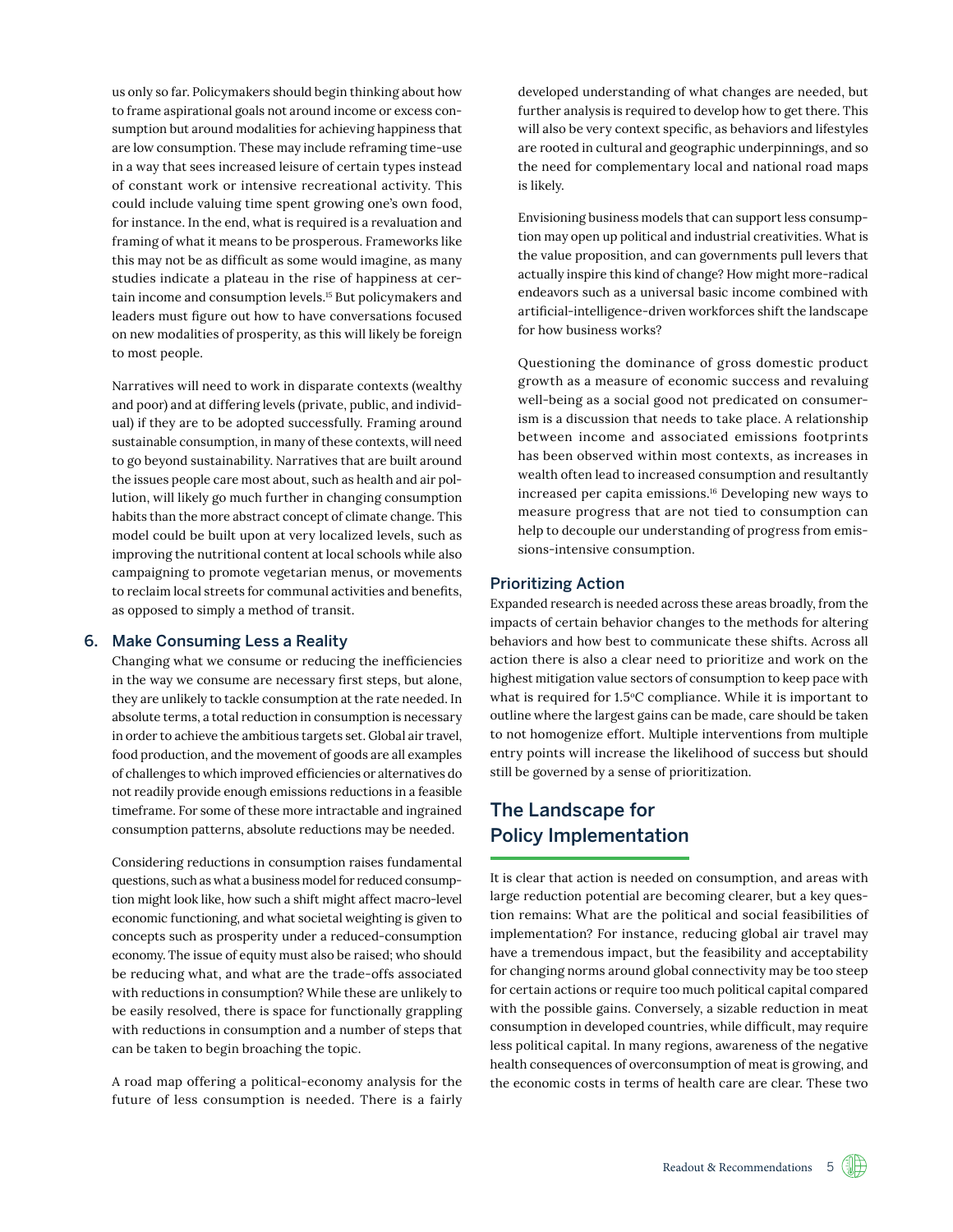examples may not hold in every situation, but they help illustrate the contextual nuance required when approaching consumption.

This is also not to say that work around difficult areas of behavior change is not worthwhile, but expectations for the effectiveness of policy efforts must be considered. Just as empirical assessments of emissions reductions from changed behavior are essential, so are assessments of the pathways to changing behaviors through policy. Economist Tim Jackson summarizes some of the difficulty policymakers can confront when tackling notions of prosperity: "The area of lifestyle choice has often been regarded as too subjective, too ideological, too value laden, or simply too intractable to be amenable to policy intervention."<sup>17</sup> But it is clear that consumption must be tackled in order to stay under 1.5°C, and further, opportunities for political action are now present. For instance, mainstream civil society had often refrained from recommending reductions in meat consumption for developed countries, but increasingly, it appears more willing to take this issue on. Whether it is a function of time, exogenous shifts in attitudes, or research and assessments that have offered new frames for taking action, it is clear that the iron is hot for striking in many areas.

It may be best to build on efforts already in progress, moments of social change, or areas where there are coincidental benefits, like health. Identifying where there is flexibility that can be built upon or where the focus of consumption on the political agenda is more welcomed will improve the chance of successful uptake. But while policymakers and decision makers should progress on consumption where there are opportunities, they must simultaneously approach how to reframe the idea of prosperity and happiness in society writ large. This is a heavy lift but essential to achieve the emissions reductions needed to stay on a  $1.5^{\circ}$ C pathway. That it is a heavy lift is all the more reason stakeholders must begin examining this now.

#### Political Landing Space

The topic of sustainable consumption has been taken up in a variety of forums, such as the UN Environment Programme's Marrakech Task Force on Sustainable Lifestyles. But the development of political will across a number of forums and variety of stakeholders is necessary to advance the agenda of sustainable consumption in a way that has real impact.

International institutions such as the UN Framework Convention on Climate Change (UNFCCC) must begin taking the issue seriously. Few countries have considered including consumption-based targets in their nationally determined contributions, for instance. Not only does this indicate that the issue will likely stay off national-level policy radars, it also likely means it will be avoided in the UNFCCC negotiation processes. An entry point for putting it on the agenda at this level, though, may be through the Marrakech Partnership for Global Climate Action. Subnational actors may raise the issue through this mechanism, or through the Talanoa Dialogue process, and put it on the agendas of UNFCCC negotiators.

Collaboration between international, national, and local policy and decision making is needed. It will be essential for ministers to put sustainable consumption in nationally determined contributions in order to pressure national-level policymakers, but they need to work with local implementers like cities to get movement going on the ground. Networks like C40, ICLEI, We Mean Business, and the Under2 Coalition are vital to catalyzing action at this level. Some cities have already begun to promote plant-based diets through the Milan Urban Food Policy Pact, for instance, or started implementation of zero-waste targets as a part of their climate action plans in the C40.

The Sustainable Development Goals and the UN Secretary-General's Summit in 2019 also present potential opportunities. The Sustainable Development Goals on equality and quality of life, for instance, emphasize the kind of paradigm shift away from business-oriented to more community-focused social models that are likely required if we are to curb consumption. These forums are an opportunity to hold the discussion around what prosperity means at an international policy level much broader than the UNFCCC.

The G-7 is another possible forum. The issue has been pushed to a certain extent with the Alliance for Resource Efficiency, for instance. The French presidency next year may be a prime opportunity to put resource efficiency and circular economy on the G-7 agenda. The French have pushed sustainable consumption nationally and worked on the issue within the European Union (EU). Within the EU, the Italian Task Force on Education for Sustainable Consumption and the Swedish Task Force on Sustainable Lifestyles and Education for Sustainable Consumption have also led the way.

Civil society must also continue to apply pressure on this issue. Campaigns targeting single-use plastics, like straws, and meat consumption have already helped to raise these important issues. Now is the time to keep the pressure up and lend a hand to policymakers in taking action.

## Acting Now

Work on the sustainable-consumption agenda must begin now. In order to reduce reliance on riskier negative emissions technologies in the future, the world must act to bend the emissions curve down as soon as possible. International efforts to peak emissions by 2020 provide an opportune moment to put sustainable consumption on the agenda and can demonstrate to the international community the impact policymakers can have in this area.

One useful tool to develop could be an alternative carbon tracker, which would highlight the embedded emissions of products, emphasizing the links between consumption and emissions, raising awareness of the impact consumption has. Development of connections between policy research and behavioral science are also needed so that policies can better attune to known behaviors, and behavioral research can more readily support the policy process. The philanthropic community might consider putting resources into both of these areas.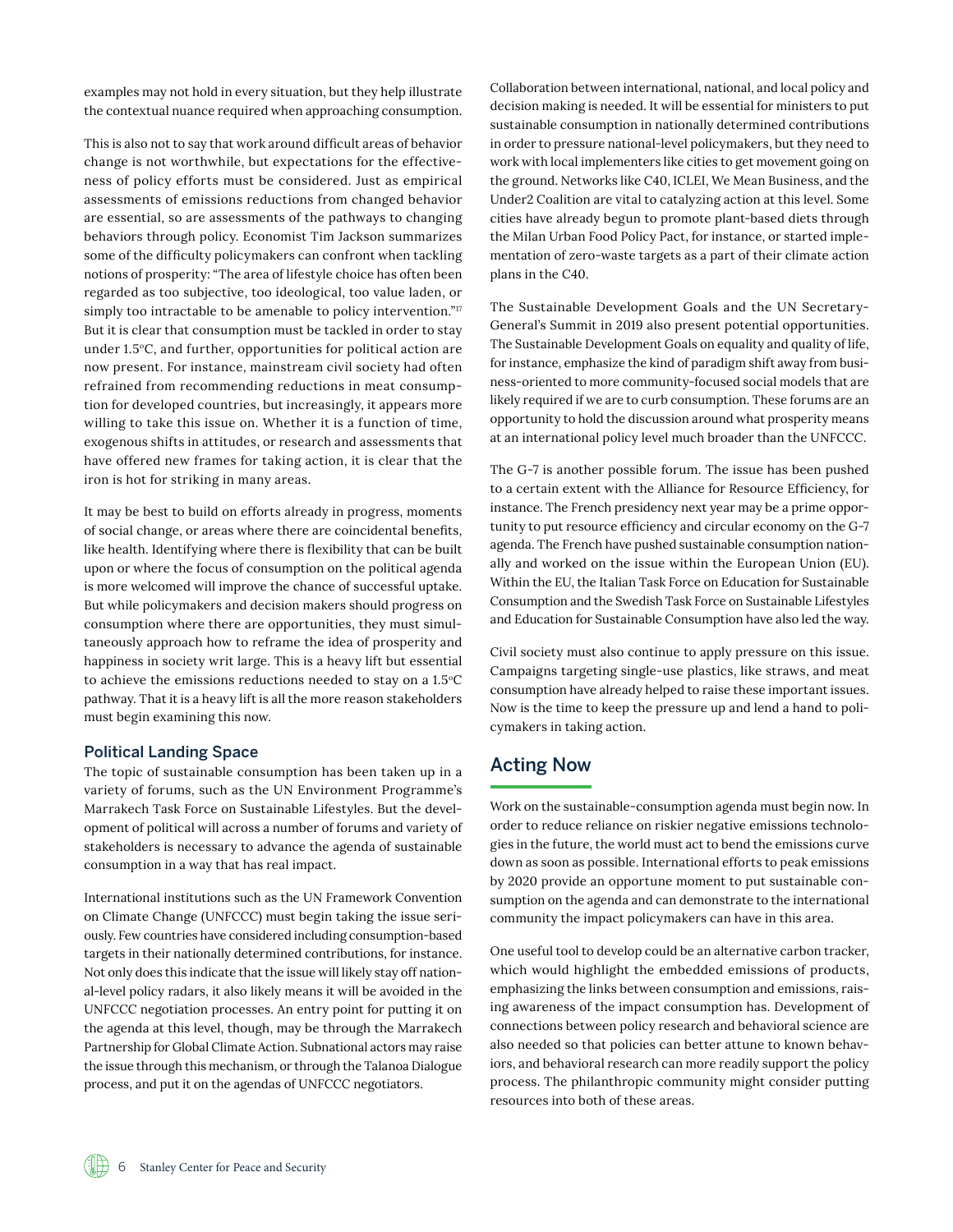Many cities are willing to begin looking at the issue of sustainable consumption and are weighing in with policy on important issues like waste reduction. An area cities could look to at the moment would be green subsidies. A trend has recently emerged to offer large employers subsidies through reduced taxes in order to attract jobs to urban areas. If these kinds of subsidies were predicated instead on developing green infrastructure in the private sector, they may be a better use of resources.

Subnational actors and civil society will be key to continue pushing the issue of sustainable consumption in international policy. The Talanoa Dialogue and the Marrakech Partnership for Global Climate Action are two areas where they can raise the issue in the multilateral context. National-level policymakers in key countries—such as France, Sweden, and Italy—should continue to push these policies and highlight the benefits internationally. They must help to connect with local policymakers, such as mayors, to demonstrate where policies at both levels can be mutually reinforcing.

Sustainable consumption has often been relegated to the sidelines, either because it appeared politically infeasible or it was unclear how to take action. But the pressure of keeping global warming under 1.5°C and recent movement in many areas of sustainable consumption make the issue of prime importance now. International policymakers and stakeholders must begin pushing where there are opportunities for climate action and developing and testing new ideas and bolder concepts around what it means to live the good life.

*This Readout and Recommendations summarizes the primary findings of the conference as interpreted by the rapporteurs, Mark Conway and Sam Airey, and the organizers. Participants neither reviewed nor approved this publication. Therefore, it should not be assumed that every participant subscribes to all of its recommendations, observations, and conclusions. (Photo: Cultura Creative (RF) / Alamy Stock Photo)*

## **Endnotes**

- J. Rogelj et. al., "Paris Agreement Climate Proposals Need a Boost to Keep Warming Well below 2°C," *Nature*, Vol. 534, No. 7609, 2016, pp. 631–39, doi: [https://doi.org/10.1038/](https://doi.org/10.1038/nature18307) [nature18307.](https://doi.org/10.1038/nature18307)
- <sup>2</sup> D. Van Vuuren et. al., "Alternative Pathways to the 1.5°C Target Reduce the Need for Negative Emission Technologies," *Nature Climate Change*, Vol. 8, 2018, pp. 391–387, [https://www.nature.com/articles/](https://www.nature.com/articles/s41558-018-0119-8) [s41558-018-0119-8](https://www.nature.com/articles/s41558-018-0119-8).
- <sup>3</sup> F. Creutzig et al., "Beyond Technology: Demand-Side Solutions for Climate Change Mitigation," *Annual Review of Environment and Resources*, Vol. 41, No. 1, 2016, pp. 173–98, doi: [https://doi.org/10.1146/](https://doi.org/10.1146/annurev-environ-110615-085428) [annurev-environ-110615-085428.](https://doi.org/10.1146/annurev-environ-110615-085428)
- Van Vuuren et. al., "Alternative Pathways."
- <sup>5</sup> W. Abrahamse, L. Steg, C. Vlek, and T. Rothengatter, "A Review of Intervention Studies Aimed at Household Energy Conservation," *Journal of Environmental Psychology*, Vol. 25, No. 3, 2005, pp. 273–91, doi: [https://doi.org/10.1016/j.](https://doi.org/10.1016/j.jenvp.2005.08.002) [jenvp.2005.08.002.](https://doi.org/10.1016/j.jenvp.2005.08.002)
- <sup>6</sup> F. Convery, S. McDonnell, and S. Ferreira, "The Most Popular Tax in Europe? Lessons From the Irish Plastic Bags Levy," *Environmental and Resource Economics*, Vol. 38, No. 1, 2007, pp. 1–11, doi: [https://doi.org/10.1007/](https://doi.org/10.1007/s10640-006-9059-2) [s10640-006-9059-2](https://doi.org/10.1007/s10640-006-9059-2).
- <sup>7</sup> Pew Research Centre, "Cell Phones in Africa: Communication Lifeline," *Pew Research Center's*

*Global Attitudes Project* (blog), April 15, 2015, [http://www.pewglobal.org/2015/04/15/](http://www.pewglobal.org/2015/04/15/cell-phones-in-africa-communication-lifeline/) [cell-phones-in-africa-communication-lifeline/](http://www.pewglobal.org/2015/04/15/cell-phones-in-africa-communication-lifeline/).

- <sup>8</sup> M. Osuch and S. Turner, "Addiction to Modern Technologoy: What the Science Says," *Elsevier*, August 2, 2017, [https://www.elsevier.com/connect/](https://www.elsevier.com/connect/addiction-to-modern-technology-what-the-science-says) [addiction-to-modern-technology-what-the-science-says](https://www.elsevier.com/connect/addiction-to-modern-technology-what-the-science-says).
- <sup>9</sup> Pope Francis, "Laudato Si,'" May 24, 2015, [http://w2.vati](http://w2.vatican.va/content/francesco/en/encyclicals/documents/papa-francesco_20150524_enciclica-laudato-si.html)[can.va/content/francesco/en/encyclicals/documents/](http://w2.vatican.va/content/francesco/en/encyclicals/documents/papa-francesco_20150524_enciclica-laudato-si.html) [papa-francesco\\_20150524\\_enciclica-laudato-si.html](http://w2.vatican.va/content/francesco/en/encyclicals/documents/papa-francesco_20150524_enciclica-laudato-si.html).
- Christian Science Monitor, "How Yao Ming Appeased the Chinese Appetite for Shark Fin Soup," June 2, 2016, [https://](https://www.csmonitor.com/World/Global-News/2016/0602/How-Yao-Ming-appeased-the-Chinese-appetite-for-shark-fin-soup) [www.csmonitor.com/World/Global-News/2016/0602/](https://www.csmonitor.com/World/Global-News/2016/0602/How-Yao-Ming-appeased-the-Chinese-appetite-for-shark-fin-soup) [How-Yao-Ming-appeased-the-Chinese-appetite-for](https://www.csmonitor.com/World/Global-News/2016/0602/How-Yao-Ming-appeased-the-Chinese-appetite-for-shark-fin-soup)[shark-fin-soup](https://www.csmonitor.com/World/Global-News/2016/0602/How-Yao-Ming-appeased-the-Chinese-appetite-for-shark-fin-soup).
- <sup>11</sup> "Green Generation: Millennials Say That Sustainability Is a Shopping Priority," Nielsen, November 5, 2015[,]( https://www.nielsen.com/us/en/insights/news/2015/green-generation-millennials-say-sustainabilityis-a-shopping-priority.html)  [https://www.nielsen.com/us/en/insights/news/2015/]( https://www.nielsen.com/us/en/insights/news/2015/green-generation-millennials-say-sustainabilityis-a-shopping-priority.html) [green-generation-millennials-say-sustainabilityis-a-shop]( https://www.nielsen.com/us/en/insights/news/2015/green-generation-millennials-say-sustainabilityis-a-shopping-priority.html)[ping-priority.html]( https://www.nielsen.com/us/en/insights/news/2015/green-generation-millennials-say-sustainabilityis-a-shopping-priority.html).
- <sup>12</sup> M. Mazzucato, *The Entrepreneurial State: Debunking Public vs. Private Sector Myths* (London: Anthem Press, 2015).
- $13$  Ibid.
- <sup>14</sup> Farm Animal Investment Risk and Return (FAIRR), "Plant-Based Profits: Investment Risks & Opportunities in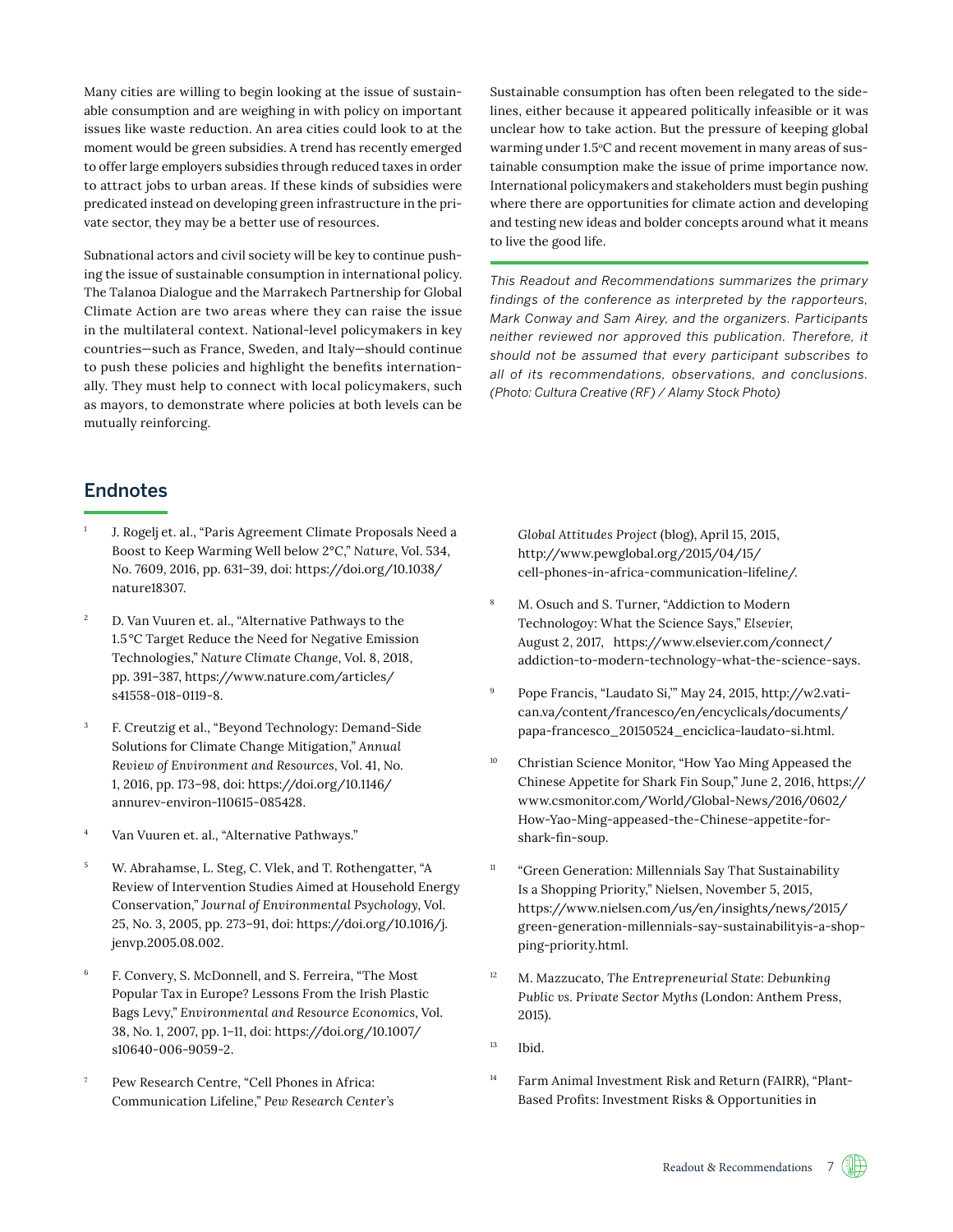Sustainable Food Systems," FAIRR Briefing, Feb. 2018, [https://static1.squarespace.com/static/59d1440029f1874f](https://static1.squarespace.com/static/59d1440029f1874f709cc95b/t/5a8c7f30f9619a3b63e36945/1519157050945/FAIRR+Report.pdf)-[709cc95b/t/5a8c7f30f9619a3b63e36945/1519157050945/](https://static1.squarespace.com/static/59d1440029f1874f709cc95b/t/5a8c7f30f9619a3b63e36945/1519157050945/FAIRR+Report.pdf) [FAIRR+Report.pdf](https://static1.squarespace.com/static/59d1440029f1874f709cc95b/t/5a8c7f30f9619a3b63e36945/1519157050945/FAIRR+Report.pdf)*.* 

<sup>15</sup> D. Kahneman and A. Deaton, "High Income Improves Evaluation of Life but Not Emotional Well-Being," *Proceedings of the National Academy of Sciences*, Vol. 107, No. 38, 2010, pp. 16489–93, doi: [https://doi.org/10.1073/](https://doi.org/10.1073/pnas.1011492107) [pnas.1011492107](https://doi.org/10.1073/pnas.1011492107)*.*

## Participant List

#### **Organizers**

**Sam Airey**, Research Analyst, Hoffmann Centre for Sustainable Resource Economy, Chatham House

**Mark Conway**, Climate Change Program Associate, Stanley Center for Peace and Security

**Simone Cooper-Searle**, Research Lead, Hoffmann Centre for Sustainable Resource Economy, Chatham House

**Bernice Lee**, Executive Director, Hoffmann Centre for Sustainable Resource Economy, Chatham House

**Rei Tang**, Climate Change Program Officer, Stanley Center for Peace and Security

**Ana Yang**, Senior Consulting Fellow, Hoffmann Centre for Sustainable Resource Economy, Chatham House

#### **Participants**

**Hezri Adnan**, Visiting Research Scholar, Center for Southeast Asian Studies, Kyoto University

**Tom Bailey**, Head of Sustainable Consumption, C40 Cities Climate Leadership Group

**Miquel Ballester Salvà**, Product Sustainability Manager, Value Chain Team, Fairphone

**Renilde Becqué**, Independent Consultant

**Sylvain Chevassus**, Sustainable Consumption and Production Policy Officer, French Ministry of Environment, Energy, and the Sea

**Holger Dalkmann**, Cofounder, Interim Secretary General, Partnership on Sustainable, Low Carbon Transport

**Saugato Datta**, Managing Director, ideas42

**Marc de Wi**t, Director of Strategic Alliances, Circle Economy

**Germán Esteban**, International Relations and Policy Officer, Directorate General for Climate Action, European Commission

- K. Saidi and S. Hammami, "The Impact of CO2 Emissions and Economic Growth on Energy Consumption in 58 Countries," *Energy Reports*, Vol. 1, 2015, pp. 62–70, doi: [https://doi.org/10.1016/j.egyr.2015.01.003.](https://doi.org/10.1016/j.egyr.2015.01.003)
- <sup>17</sup> T. Jackson, *Prosperity Without Growth: Economics for a Finite Planet* (Sterling, VA: Earthscan, 2009).

**Harald Friedl**, CEO, Circle Economy

**Katrina Hayter**, Deputy Director–Global, Innovate UK

**Paul Hofhuis**, Senior Research Associate, Clingendael Institute

**Davin Hutchins**, Global Campaign Strategist, Greenpeace

**Aneeque Javaid**, Researcher, Land Use, Infrastructure and Transport, Mercator Research Institute on Global Commons and Climate Change

**Tobias Leenaert**, Cofounder, ProVeg International

**Jennifer Leung**, China Climate Program Director, WildAid

**James Lomax**, Programme Management Officer, Food Systems and Agriculture, UN Environment Programme

**Danielle Magalhães**, UN Programme Officer, Global Climate Action Team, United Nations Framework Convention on Climate Change

**Toby Park**, Senior Advisor, Head of Energy & Sustainability, Behavioural Insights Team

**Felix Preston**, Senior Research Fellow and Deputy Research Director, Energy, Environment and Resources, Chatham House

**Daniel Quiggin**, Research Fellow, Energy, Environment and Resources, Chatham House

**Caroline Reid**, Sustainability Project Manager, IKEA of Sweden

**Hannah Roeyer**, Manager, Strategic Planning, ClimateWorks Foundation

**Guido Schmidt-Traub**, Executive Director, Sustainable Development Solutions Network

**Michael Sheldrick**, Vice President, Global Citizen

**Gert Spaargaren**, Professor of Environmental Policy for Sustainable Lifestyles and Consumption, Wageningen University